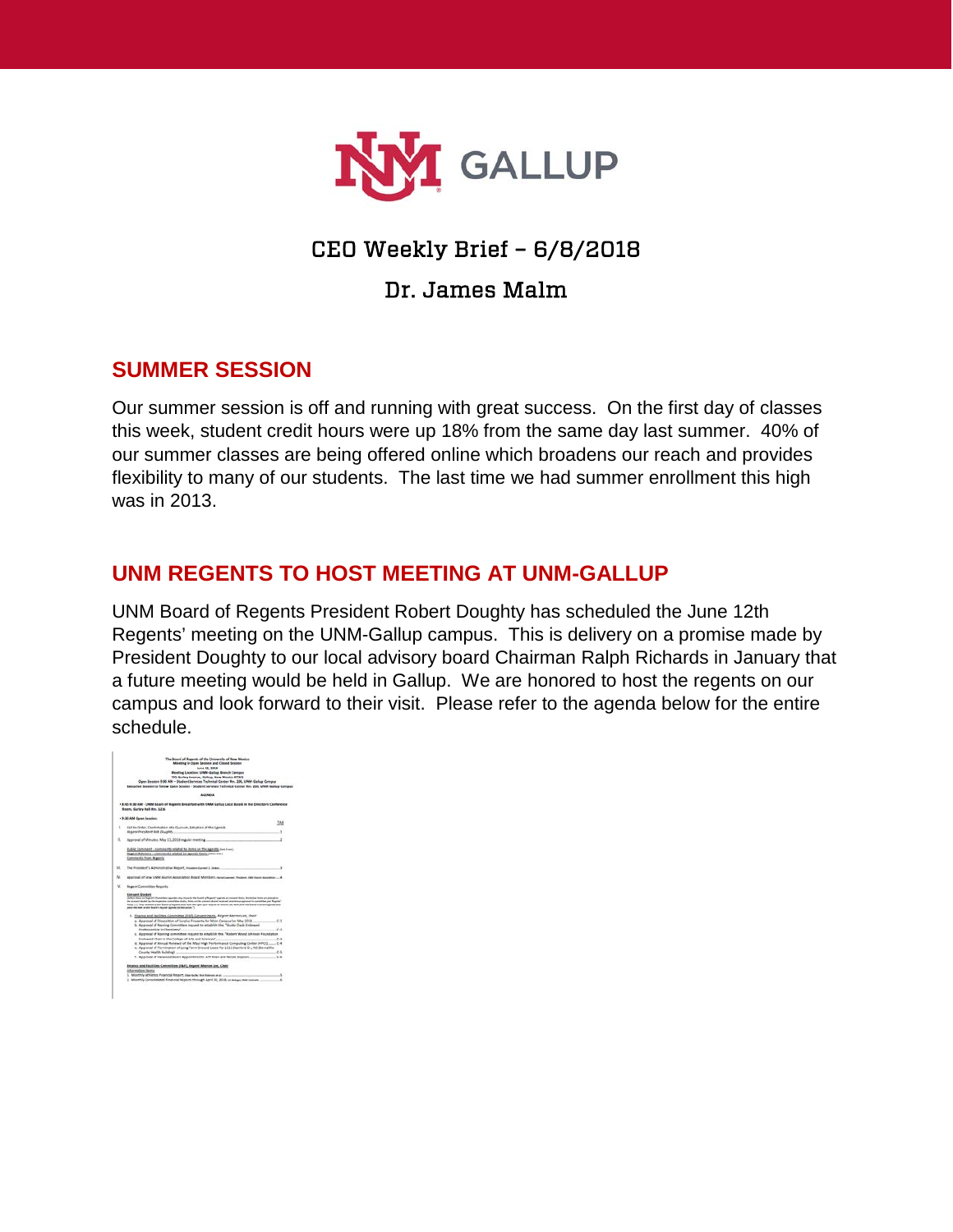#### **PERKINS ANNUAL REPORT**

As a recipient of Carl Perkins funding, UNM-Gallup benefits from state and federal support that aligns career and technical education with New Mexico initiatives at the secondary and postsecondary levels. Reporting requirements for this funding are stringent and our institutional researcher, Brittany Babycos, submitted the final Perkins report this week to the New Mexico Public Education Department. Performance measures are assessed including the number of students who receive Pell and Bureau of Indian Education funding and the number participating in career and technical education courses. For the most recent reporting year, UNM-Gallup had a total of 2,057 students enrolled in CTE classes who met the performance criteria. Some of this information was difficult to retrieve, but very important as it determines our eligibility for future funding. Click below for more information about Carl Perkins funding.



## **AND SPEAKING OF PULLING TOGETHER DATA…**

As a follow-up to messages sent out campus-wide this week, I have charged Brittany Babycos with initiating an *Environmental Scanning Project* to assess our internal and external strengths, weaknesses and opportunities which will in turn inform our decisionmaking. This is a campus-wide initiative and we will need help from all areas. Please refer to my campus email below for more information and consider lending your time and talents to this very timely and important project.



#### **DEAN/CHAIR SEARCH**

The search committee for a new dean of instruction and chair for the division of business and applied technology is well under way. The committee of faculty leaders has met and identified candidates for first round video interviews. Invitations have been issued and scheduling is underway. From these initial interviews, finalists will be identified to bring to campus. Click below for further information on the search criteria.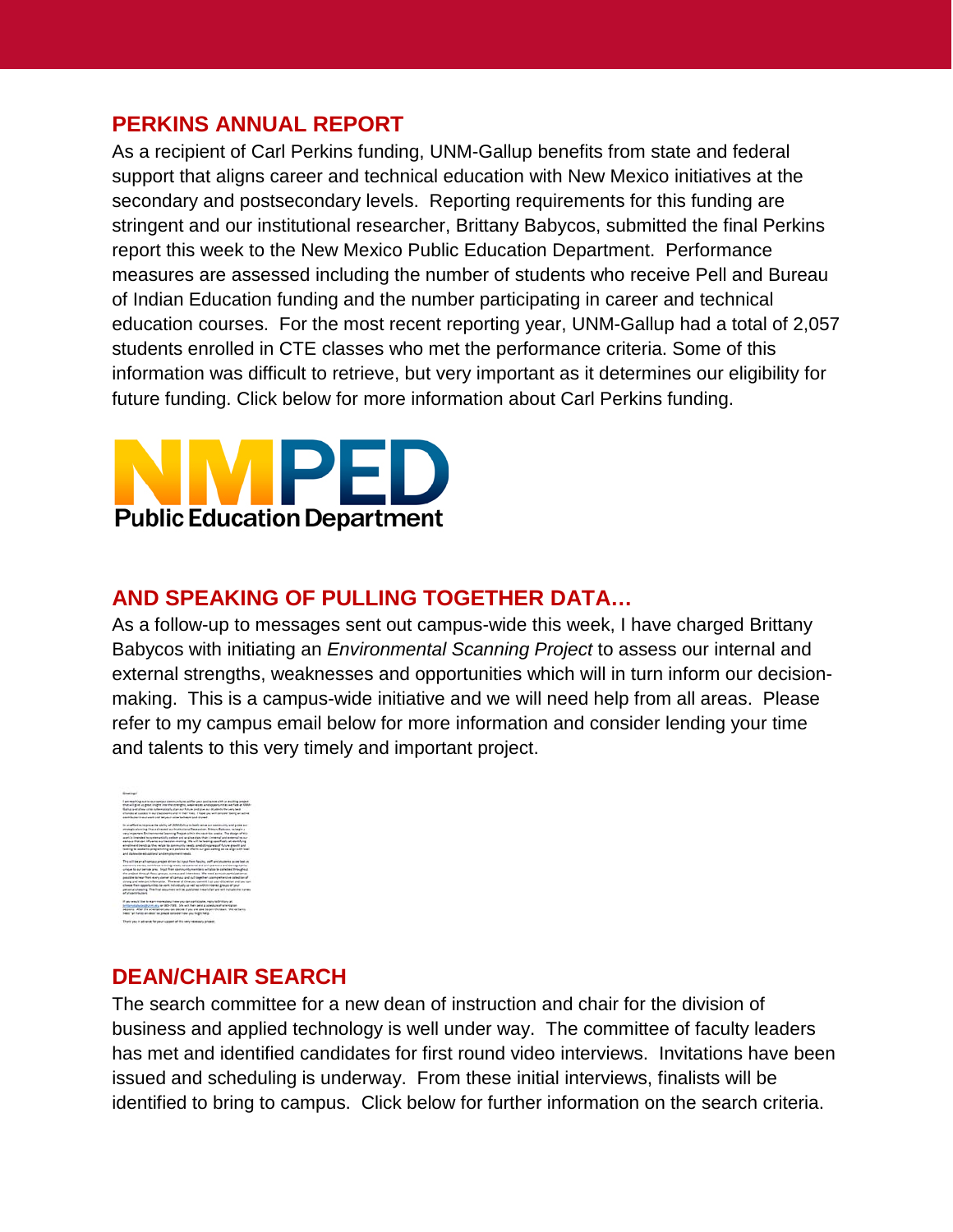

## **NEW UNM-GALLUP WEBSITE**

The new UNM-Gallup website was released this week and it looks great! Many thanks to Carmen Wellborn, senior web designer, for the hours she spent researching and programming the new site. Research tell us that our website is our strongest and most important marketing tool and this new cutting edge version will certainly help us spread our message in a more meaningful way.

<https://www.gallup.unm.edu/>

## **CAMPUS POLICE RELOCATING**

The campus police department is relocating to the front of Gurley Hall (old information desk) to increase their visibility and emphasize our commitment to a strong safety profile and presence. If you have heard a lot of hammering and drilling today, there are some minor renovations taking place to make their new space more efficient for campus

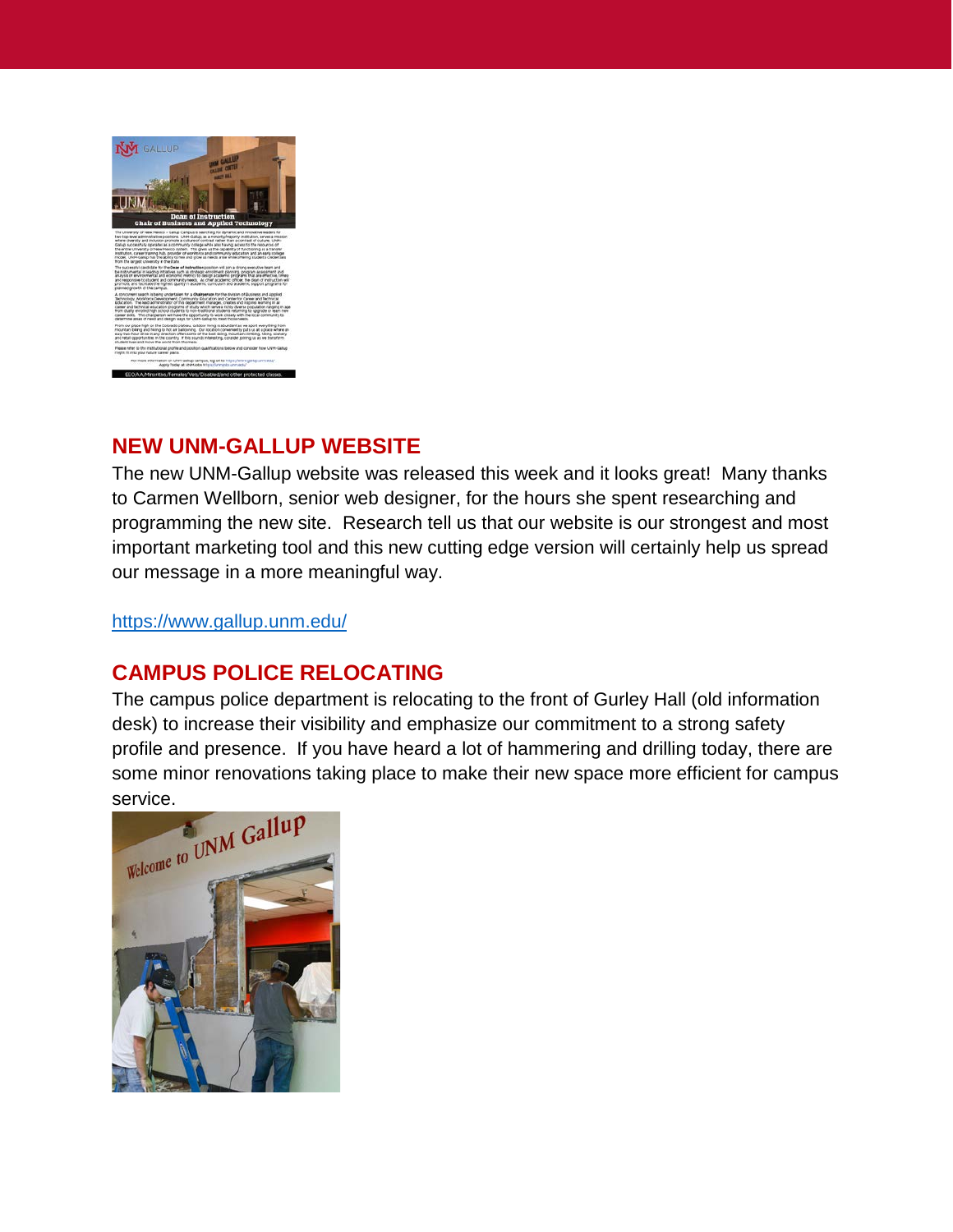## **HIGHER LEARNING COMMISSION VISIT**

Since 1922, The University of New Mexico has been accredited on a continuous basis through the Higher Learning Commission (HLC). The HLC was founded in 1895 as one of six regional accreditors in the country. As an independent corporation, HLC accredits degree-granting postsecondary institutions in the North Central region of which New Mexico is one of 19 states. UNM's most recent reaffirmation of accreditation occurred in 2008-2009 and our next is scheduled for 2018-2019. An interim report is due in August 2018, and the comprehensive evaluation which will include site visits to campuses in Albuquerque, Taos and Gallup, will by March 4-5, 2019. HLC evaluators are peers from other colleges who voluntarily make site visits, assess institutions and make recommendations as to whether accreditation criteria have been met. A university team has been assembled to complete the assurance argument. Both Robert Griego, director of business operations, and I are on the team which is led by:

Pamela Cheek, Associate Provost for Curriculum

Richard Wood, Senior Vice Provost

Laura Musselwhite, HLC Steering Committee and Dean of Instruction, UNM-Valencia Joe Suilmann, Program Manager for University Accreditation.

Click below for more information on HLC and accreditation procedures

HIGHER LEARNING COMMISSION

## **TREATY COMMEMORATION**

I was able to accompany interim division chair Joe Kee to Window Rock last Friday to view the 150-year-old Treaty of 1868. Display of the document at the Navajo Nation Museum commemorates a contractual agreement between the Navajo nation and the United States government which allowed approximately 10,000 Navajo citizens to return to their homeland. Viewing the document was a very emotional experience and gave me pause to reflect on the history of our area and how the signing of the Treaty of 1868 shaped and guided much of the local past and present. From the 10,000 members in 1868, the great Navajo nation has now grown to include over 350,000 people.